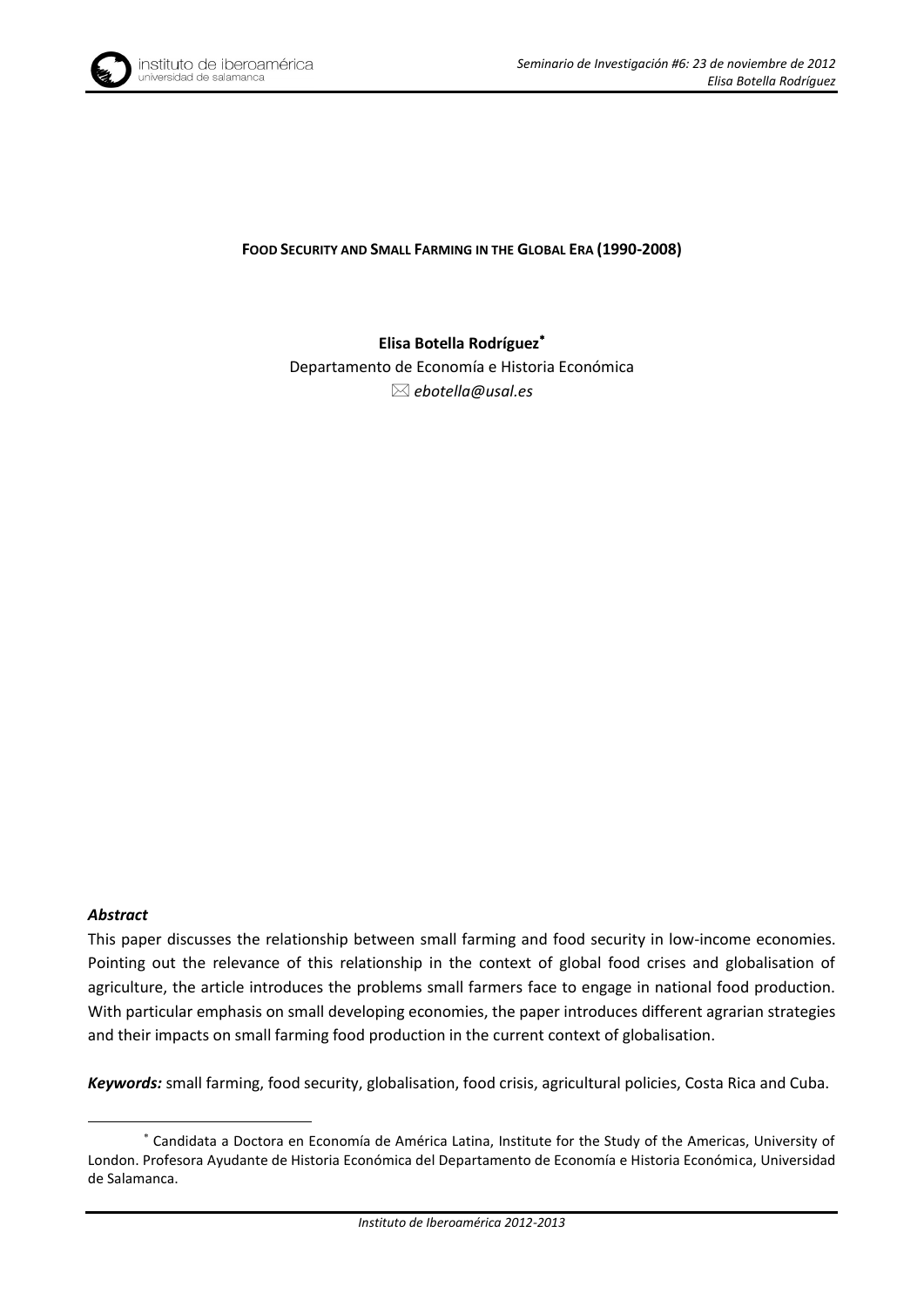## *1. Introduction*

<u>.</u>

More than 80% of the developing world's three billion rural inhabitants are involved in agrarian activities; three out of every four poor people in poor countries live in rural areas; most of them depend directly or indirectly on agriculture for their livelihoods; and; approximately two thirds live on small farms (with approximately 85% operating with less than 2 hectares) of which there are nearly 500 million (Hazell et al., 2007; IFPRI, 2005; Nagayets, 2005; Narayan y Gulati, 2002)<sup>1</sup>.

Although the viability of small farms in less developed countries is threatened today in historically unprecedented ways, there are good reasons to preserve smallholder production (Hazell et al., 2007). Small farmers have a key role in promoting growth and poverty reduction in developing economies. For poorer countries, the relevance of small farmers lies in their economic efficiency relative to larger farmers; the greater amounts of productive employment they can create; their role in reducing rural poverty and food insecurity; the contribution they can make to supporting a more vibrant rural non-farm economy; and, the role they can perform in helping to limit rural-urban migration (Hazell et al., 2007). Small farmers in lowincome countries are also less dependent on hired employment, external inputs, agrochemicals and expensive technologies imported from Western countries. Therefore in the event of an external shock (call it the global food crisis or adverse climatic conditions) they can still produce food to feed the national population (Hazell et al., 2007; IFPRI, 2005).

Considering the aforementioned features of small farming production, this paper discusses the following questions: 1) what is the relationship between food security and small farming? And, why is this relation important in the event of global food crises or external shocks?; 2) What have been the impacts of agricultural globalisation on small scale food production?; and, 3) How do different agrarian strategies create opportunities for farming food production in the global era, particularly in small economies?

In order to discuss these issues, the paper is divided into five sections. Section two demonstrates the relevant contribution of smallholders to national food security. Section three summarises the impact of globalisation on food security. Agricultural policies and opportunities for family farmers to improve food security will be discussed in section four. The final section introduces some general conclusions on food security and small farming in the global era.

## *2. The relationship between small farming and food security: views from the literature*

'Food security is achieved when all people, at all times, have physical, social, and economic access to sufficient, safe, and nutritious food to meet their dietary needs and food preferences for an active and healthy life' (World Food Summit, 1995: 5). When defining food security this paper focuses on small farmers' skills and spaces to produce food for national consumption and reduce dependency on imports<sup>2</sup>.

 $<sup>1</sup>$  Defining smallholders is a challenging task. There is no precise or universally accepted definition. The World</sup> Bank's Rural Strategy (2003) defines small farms as having less than 2 hectares of cropland and a low asset-base. As stressed by Nagayets (2005) context matters when defining small farming: a 10-hectare farm in many parts of Latin America would be smaller than the national average, operated largely by family labour, and producing primarily for subsistence, making it a small farm by most criteria. Lipton (2005) defines family farms as those in which most labour and enterprise come from the farm family, which puts much of its working time into the farm.

 $2$  This idea is based on food sovereignty. Food sovereignty is the right of peoples to healthy and culturally appropriate food produced through sustainable methods and their right to define their own food and agriculture systems. It develops a model of small scale sustainable production benefiting communities and their environments. It puts the aspirations, needs and livelihoods of those who produce, distribute and consume food at the heart of food systems and policies rather than the demands of markets and corporations (Rosset, 2005; World Food Summit, 1995).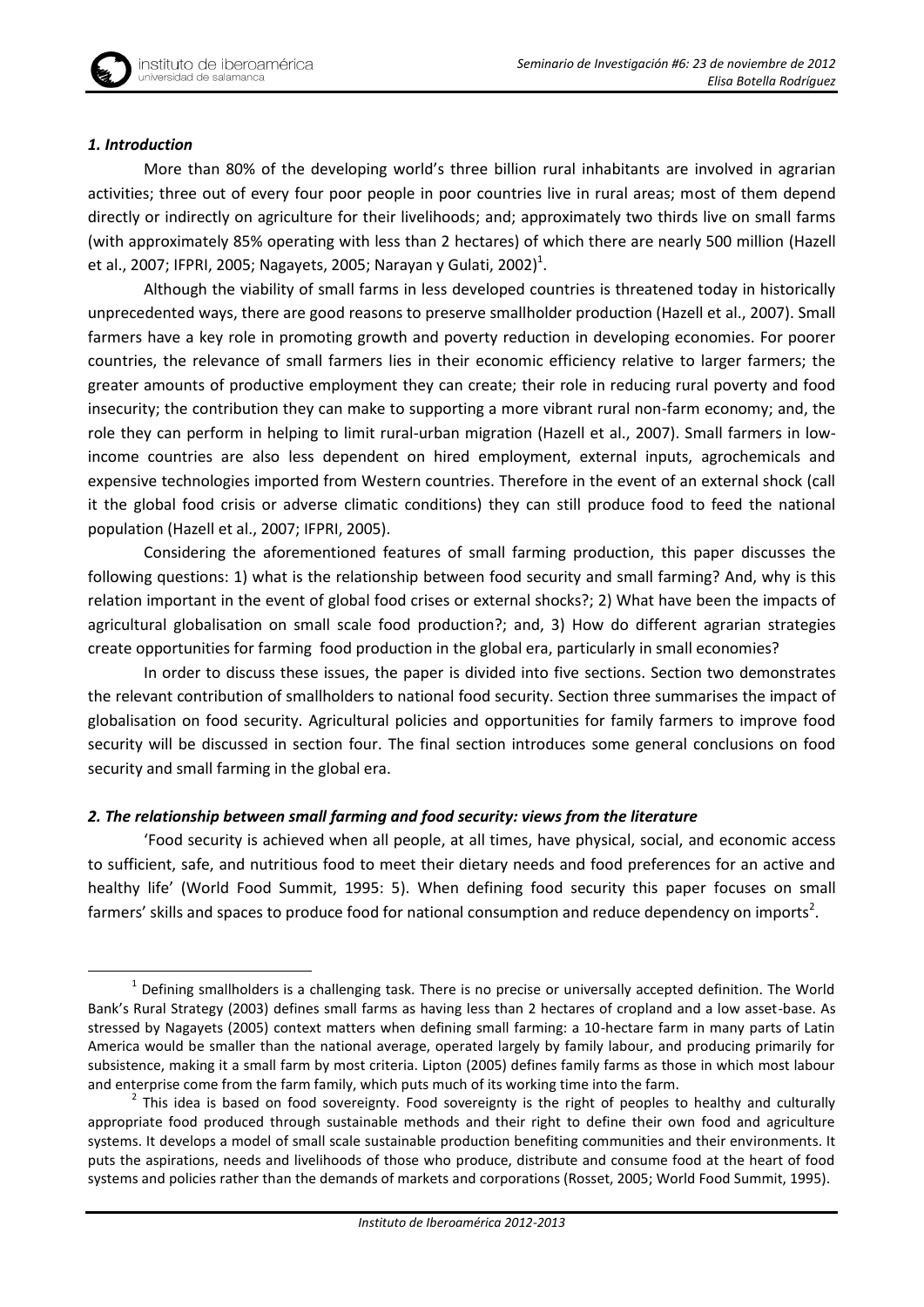Although small farmers face increasing difficulties to engage in domestic and international markets, compelling evidence shows that they account for a significant share of agricultural production in lowincome countries. There are some intrinsic characteristics of small farming that make their role in national production significant (Patel, 2007). This is particularly the case of staple production. While 91% of the planet's 1.5 billion hectares of agricultural land are devoted to agro-export crops, biofuels and transgenic soybean (to feed cars and cattle), millions of small farmers in less developed economies produce the greatest percentage of staple crops needed to feed rural and urban populations worldwide (Altieri, 2008; IFAD, 2011). Of the 960 million hectares of land under cultivation (arable and permanent crops) in Africa, Asia and Latin America, 10-15% is managed by small farmers, accounting for 40-60% of total food output available for national consumption (Altieri, 2008; Hazell et al., 2007). In Latin America, approximately 17 million peasant production units occupy close to 60.5 million hectares and 34.5% of the total cultivated land with average farm sizes between 3.6ha and 1.8ha (Berdegué y Fuentealba, 2011). These peasant units produce 51% of the maize, 77% of the beans, and 61% of the potatoes for domestic consumption in the region (Berdegué y Fuentealba, 2011; see also Kay, 1997). In Brazil alone there are approximately 4.8 million family farmers (about 85% of the total number of farms), covering 30% of the total agricultural land of the country, and producing 84% of the total cassava and 67% of all beans (Altieri, 1999). In Chile, despite the fact that it is one of the most export-oriented countries in Latin America, there are 11 times more farmers engaged in domestic markets than those devoted to the export sector. Of the Chilean farmers engaged in domestic food markets, 89% are commercially-oriented small- and medium-sized family farmers (Berdegué y Fuentealba, 2011; ODEPA, 2002).

In Africa, approximately 33 million small farms account for 80% of total farms in the region. Despite the fact that Africa currently imports huge amounts of basic grains, the majority of African farmers are smallholders with farms below 2ha. They produce a significant amount of staple crops with virtually no or little use of fertilisers and improved seeds (Benneh, 1996). In Sub-Saharan Africa, smallholders account for 90% of all agricultural production (IFPRI, 2005; Narayan y Gulati, 2002; Spencer, 2002). The share of national agricultural production developed by Kenya's smallholders increased from 4% in 1965 to 49% in 1985 (Lele y Agarwal, 1989, Machethe, 2004). Malawian small farms account for 85% of total agricultural production while dairy smallholders in Ethiopia produce 97% of total national milk production and three quarters of commercial milk production (Ahmed et al., 2004; Benneh 1996). In Asia more than 200 million rice producers are small farmers cultivating around 2ha. By developing smallholder agriculture Vietnam went from being a food-deficit country to the second largest rice exporter worldwide (IFAD, 2011). In India small farms (less than 2ha) constitute 78% of the total number of farms and contribute 41% of national grain production (Greenland, 1997). These small farmers grew more than 40% of India's staple food in 1990-91 (compared with only a third of the total in 1980); in the late 1990s they owned the majority of livestock, accounting for most dairy production (Ahmed et al., 2004; Benneh 1996).

Finally, Soto Baquero (2009) points out that small-scale farming not only supports national food production, but also helps to tackle food insecurity and vulnerability for a significant proportion of the poorest rural inhabitants in Latin America, particularly in subsistence agriculture and in backward areas (Rosset, 2005; Soto Baquero, 2009; Soto Baquero et al., 2007). In the event of external shocks or adverse climatic conditions, locally produced foods avoid high transport and marketing costs associated with imported crops and are thereby better placed to feed the national population. Therefore, as argued by Altieri (2008), small increases in yields on small farms that produce most of the world's staple crops will have far more impact on food availability at the local and regional levels, than the doubtful increases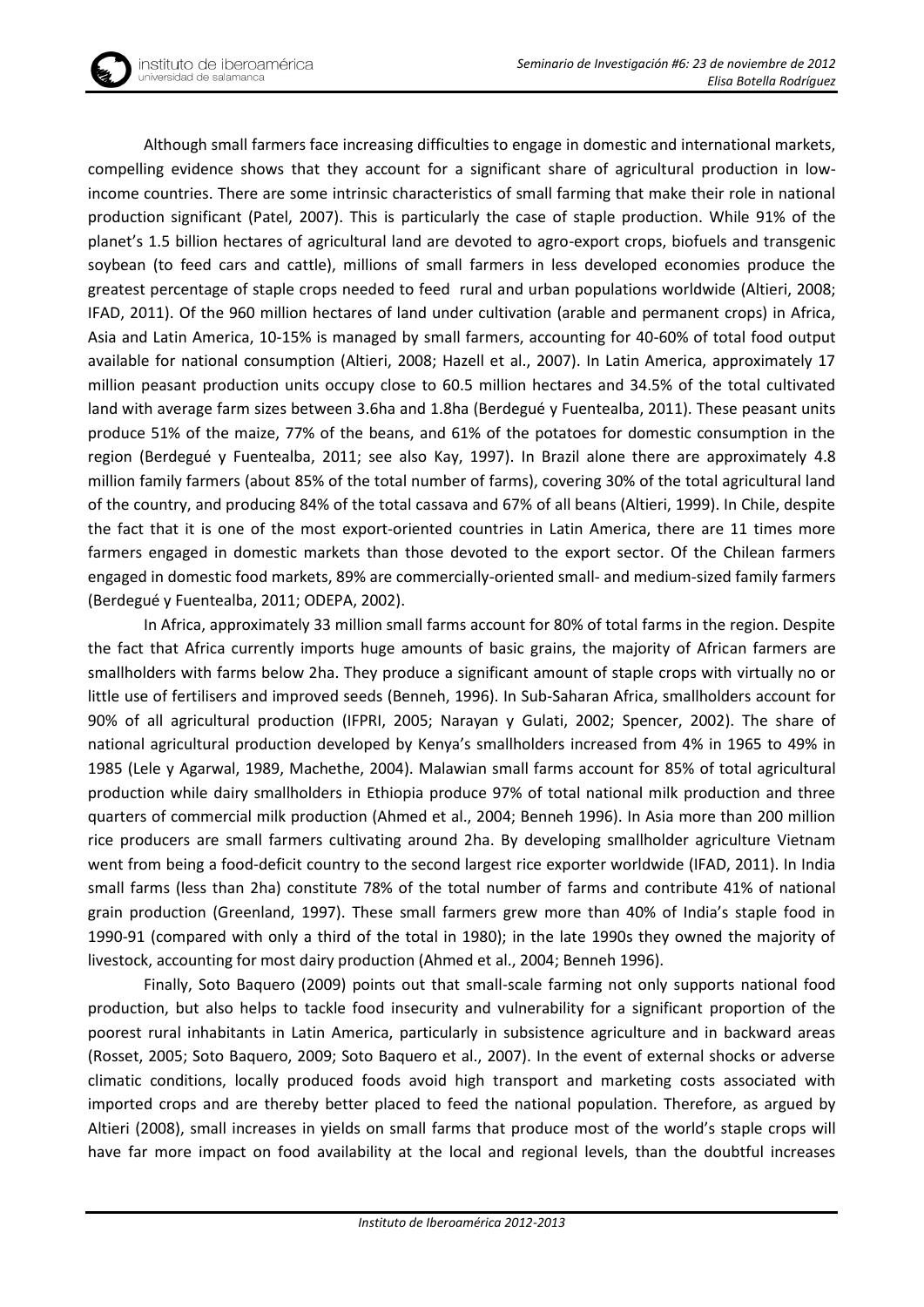

predicted for distant and corporate-controlled large monocultures highly dependent on high-tech solutions and genetically modified seeds.

## *3. The impact of globalisation*

How has the connection between small farming and food security been affected by globalisation of agriculture in developing countries?

Scholars such as Hellinger at al. (2001), Lappé et al. (1998) and Rosset, (2006) argue that neoliberal emphasis on state withdrawal (during the 1980s and 1990s), the excessive weight of export promotion, patenting of crop genetic resources and the bias in agricultural research towards expensive technologies ended up deepening global and local asymmetrical market relations in Latin America's agriculture during the 1990s and early 2000s. These asymmetrical trade relations hinder small farmers' engagement in national food production and result from a twofold reality: 1) the excessive control of transnational corporations (TNCs); 2) the high degree of agriculture protectionism exercised by developed countries.

## *3.1 The excessive control of TNCs*

Throughout the 1980s and 1990s, neoliberal policies (through Structural Adjustment Programs, SAPs) in the majority of Latin American countries fuelled the withdrawal of state intervention in agriculture. By cutting support and subsidies for food producers and dismantling credit, commercialisation and technical assistance available for traditional and basic grains producers essentially disappeared (Conroy et al., 1996). In Central America throughout the period 1995-2008 the percentage of agriculture expenditures from central state expenditures declined from 4.01% to 1.82% (CEPAL, 1995, 2008). Low levels of state support coupled with institutional reforms in many cases implied the weakening of the main agriculture institutions in charge of providing public goods such as technology, technical training, sanitary control, irrigation systems and overall subsidies for small producers of traditional crops and basic grains. By replacing the public sector, the private sector generally assumed these responsibilities. Concentrating services in the more developed regions and commercial agriculture (export-led agribusiness), the private sector generally left behind the requirements of traditional small farmers producing basic grains and traditional crops for domestic markets (Piñeiro, 2005).

Rosset (2006), Conroy et al. (1996) and González (2004) (amongst other scholars) stress that in the late 1990s large farmers and TNCs achieved better access to capital and credit to finance cash crop production for export in developing nations. As cash crop production increased land values, large landowners and TNCs expanded their holdings by purchasing small farms that lacked the capital required to engage in export-led production (Conroy et al., 1996; González, 2004). Today TNCs such as Monsanto, Cargill, Nestlé and Wal-Mart have become so powerful that they dominate supply chains (for food and agricultural goods) from seed to supermarket shelf in developing economies (Rosset, 2006). Farina's (2002) evidence for Brazil shows that only four firms control 75% of the national hybrid maize market and another four run 75% of the coffee market. In Colombia four companies comprise 94% of the market for potatoes, yucca and bananas. In El Salvador, two mills monopolise 97% of the wheat market, and four companies control 87% of the dairy market (Berdegué y Fuentealba, 2011; IFAD, 2011). In Argentina and Brazil, supermarkets currently control from 60% to 70% of food sales while Wal-Mart controls more than 81% of total food sales in Costa Rica (Heffernan, 1999; Reardon y Berdegué, 2002; World Bank, 2008). How does the excessive control of TNCs on agriculture production and commercialisation affect small food producers in low-income regions?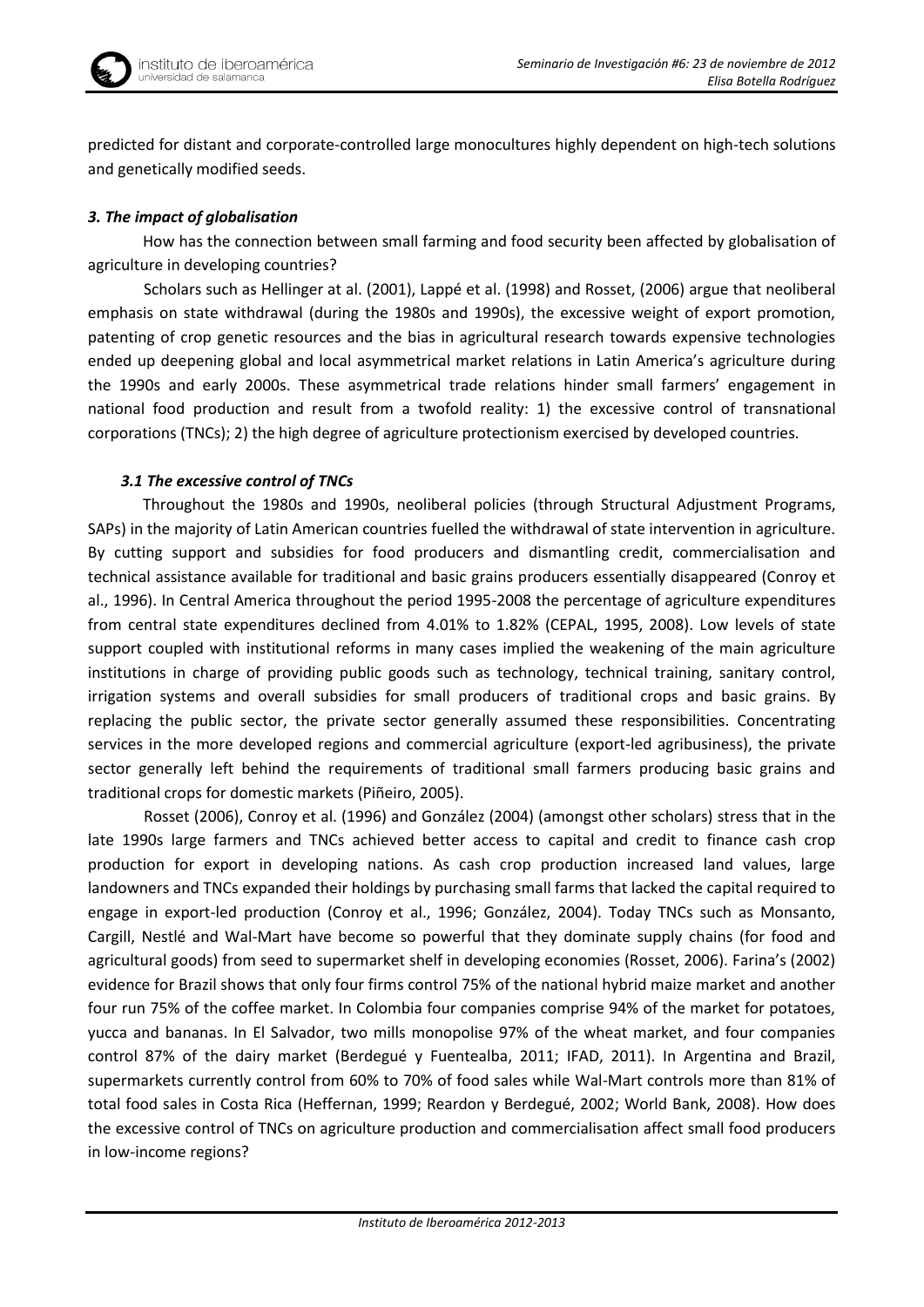Profound marginalisation of hundreds of millions of small farmers and farm workers has been the result in Asia, Africa and Latin America. Whereas opportunities for many agribusiness companies to monopolise processing, credit, marketing and technical capabilities have been created, smallholders currently face extremely unequal commercial relations (IFAD, 2011; Rosset, 2006; Ziegler, 2004). In the case of Brazil, soy production has shifted from small- and medium-sized farms in the south, to larger farms in the central and north eastern parts of the country. Although soy farms in these regions reach up to 10,000ha in size, they generate limited employment opportunities with one permanent worker per 170-200 ha (Bickel y Maarten Dros, 2003). In the largest soy producing state in Brazil, Matto Grosso, the land held by farms larger than 10,000ha increased from 17.8 to 20.6 million hectares between 1980 and 1996. During the same period, almost 14,000 farms of less than 10ha in size disappeared (Bickel y Maarten Dros, 2003).

## *3.2 Agriculture protectionism in developed countries*

Rosset (2006), TWN and IFAD (2006) consider that neoliberal policies (through structural adjustment programs attached to the WTO Agreement on Agriculture) have institutionalised a double standard of trade worldwide: protectionism in wealthy countries coupled with liberalised trade in poor countries. Trade liberalisation combined with subsidies in developed economies creates three negative shocks for small food farmers living in developing countries.

First, small farmers lose export opportunities and incomes from having their market access blocked in Western countries that apply the subsidies. Data released in 2003 by IFPRI showed that developed country subsidies and protectionism displaced about \$40 billion in net agricultural exports per year from low-income countries and cost developing economies approximately \$24 billion per year in foregone agricultural and agro-industrial income (IFPRI, 2003). Second, small farmers in developing economies lose export opportunities in overseas markets, since the subsidising country is also exporting to these markets at artificially cheap prices and buying raw materials at very low prices from developing economies. While the US and the EU apply zero tariffs on imports of cocoa beans, up to 30.6% of tariffs affect processed products such as cocoa paste and chocolate. Contradictorily, developing countries produce over 90% of all cocoa beans but account for less than 5% of world chocolate production (Guadagni y Kaufmann, 2004; OECD, 2003). Third, they lose their market share in their own domestic market, or even lose their livelihoods, due to the increasing flow of artificially cheap subsidised imports in national markets (IFAD, 2006; Madeley, 2002; TWN y IFAD, 2006). This has been the case in Mexico where subsidised maize imports forced approximately 700,000**-**800,000 rural households to abandon agriculture. Although Mexico would take 15 years for domestic maize prices to equal international prices, according to the North American Free Trade Agreement (NAFTA), the country took only 30 months. Between 1993 and 2000, Mexican maize imports rose eighteen-fold; in 2006 one quarter of the corn domestically consumed in Mexico was imported from the US. This represented a 15% reduction in the economically active population employed in Mexican agriculture (García Rañó et al., 2007; IFAD, 2006; Rosset, 2006).

In short, he result of trade liberalisation and subsidies in Western countries is an agricultural trading system in which success depends less on comparative advantage than on comparative access to subsidies (González, 2004; Madeley, 2002). Whereas small farmers in developing countries suffer on several counts from rich-country farm policies, Rosset (2006) holds that the real beneficiaries of these practices are corporate livestock operations and the big US and European agro-exporters. They acquire cheap feed, making environmentally destructive factory farming possible, and buy their raw materials so cheaply that they can out-compete any local producer in their domestic market, erasing the advantages of small farming production presented in section 1.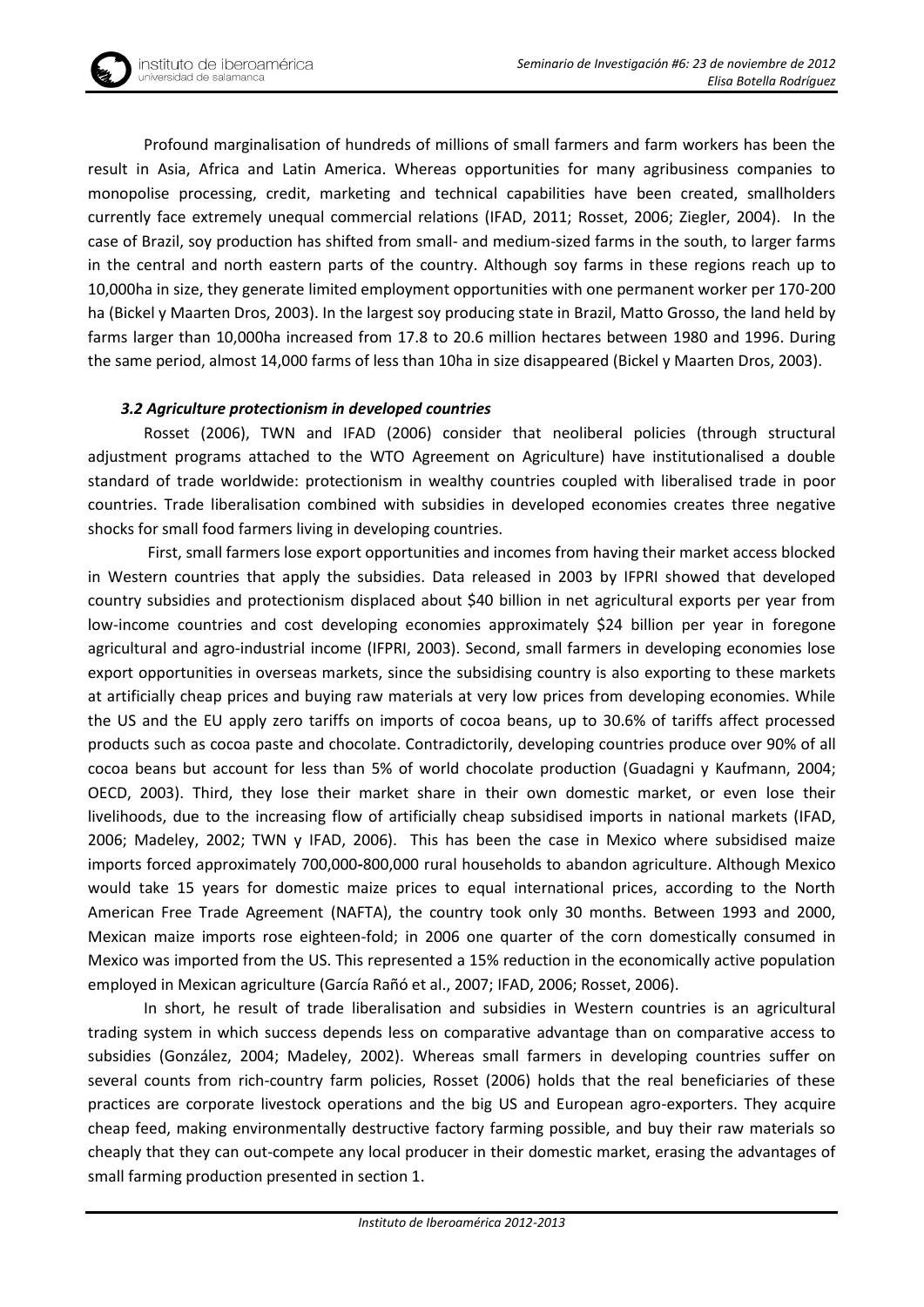## *4. Agricultural policies and opportunities for family farmers to improve food security*

Approximately 50% of all food consumed in less developed economies throughout the 1980s and late 1990s was imported (FAO, 1994, 2004a; Murphy, 1999). As stressed by Murphy (1999) in the Caribbean, food insecurity is a direct consequence of both the small size of these countries and centuries of colonialism that prioritised sugar production and other traditional export monocultures, neglecting food crops for domestic consumption. These historical patterns have proved to be overwhelming for most Caribbean and Central American countries that in the current context of global production networks and free trade agreements remain as net food importers.

In this context, what have been the opportunities to reduce dependence on imported food created by different agriculture policies? This section introduces two paradigmatic and contradictory cases of agriculture development in recent times. Whereas since the early 1990s Costa Rica applied neoliberal agriculture policies gradually, Cuba developed an inward-looking agriculture approach to face the difficult circumstances of the Special Period<sup>3</sup>.

## *4.1 The case of Costa Rica*

<u>.</u>

In Costa Rica the dismantling of basic grains production during the 1980s and early 1990s and the strong emphasis on non-traditional agricultural exports (NTAEs) through agricultural conversion programmes significantly reduced opportunities for small farmers' contribution for national food production. Although Costa Rica's total farming land has not significantly varied in quantitative terms since 1990, the changes experienced in the internal dynamic of the sector have been significant. While the farming area of rice, maize and beans significantly declined, the harvested area of non-traditional crops substantially increased during the period 1990-2008 (Bertsch, 2004, 2006). The problem is that nontraditional crops are generally oriented to industrialised countries and do not cover national food demands. FAO data for basic grains production per capita (Kg/person/year) in Central America demonstrated that Costa Rica experienced the most drastic reduction in the region between 1970 and 2007 (FAO, 2007). Although nutritional and social indicators were better in Costa Rica than in the rest of Central America, the capability of small basic grains producers to feed the population in the country was the lowest in the region.

Despite practising intensive agriculture with better average yields for basic grains than other regions, in the early 1980s Costa Rica opted for exporting non-traditional crops and importing food. By the early 1990s Costa Rican's food requirements had become dependent on a combination of food reserves and imports (FAO, 1999, 2007, 2009). In a little over ten years, between 1995 and 2007, the degree of reliance on imported rice increased from 30.1% to 50%; imported beans grew from 16.7% to 78% and maize rose from 94.6% to 97.8% (SICA, 2009). At the same time, from 1990-92 to 2005-07, the ratio of imported food significantly increased for all groups of products (FAO, 2009). This was the case even amongst those products internally (and significantly) produced in Costa Rica such as milk, meat, vegetables, fruits, sugar or vegetable oils.

<sup>&</sup>lt;sup>3</sup> As the opposite of neoliberal policies, this paper defines inward-looking development as an agriculture strategy based on a threefold pillar: 1. low-input and sustainable technologies based on small farming: less/no reliant on external inputs, machinery and imported technology; 2. food import substitution; and; 3. domestic markets: to promote small farmers' engagement in food production and avoid the vagaries of international market. In the case of Cuba, the literature often calls Cuba's agriculture model the 'Alternative Paradigm' (based on Funes et al., 2002; Funes-Monzote, 2008; Rosset and Benjamin, 1994).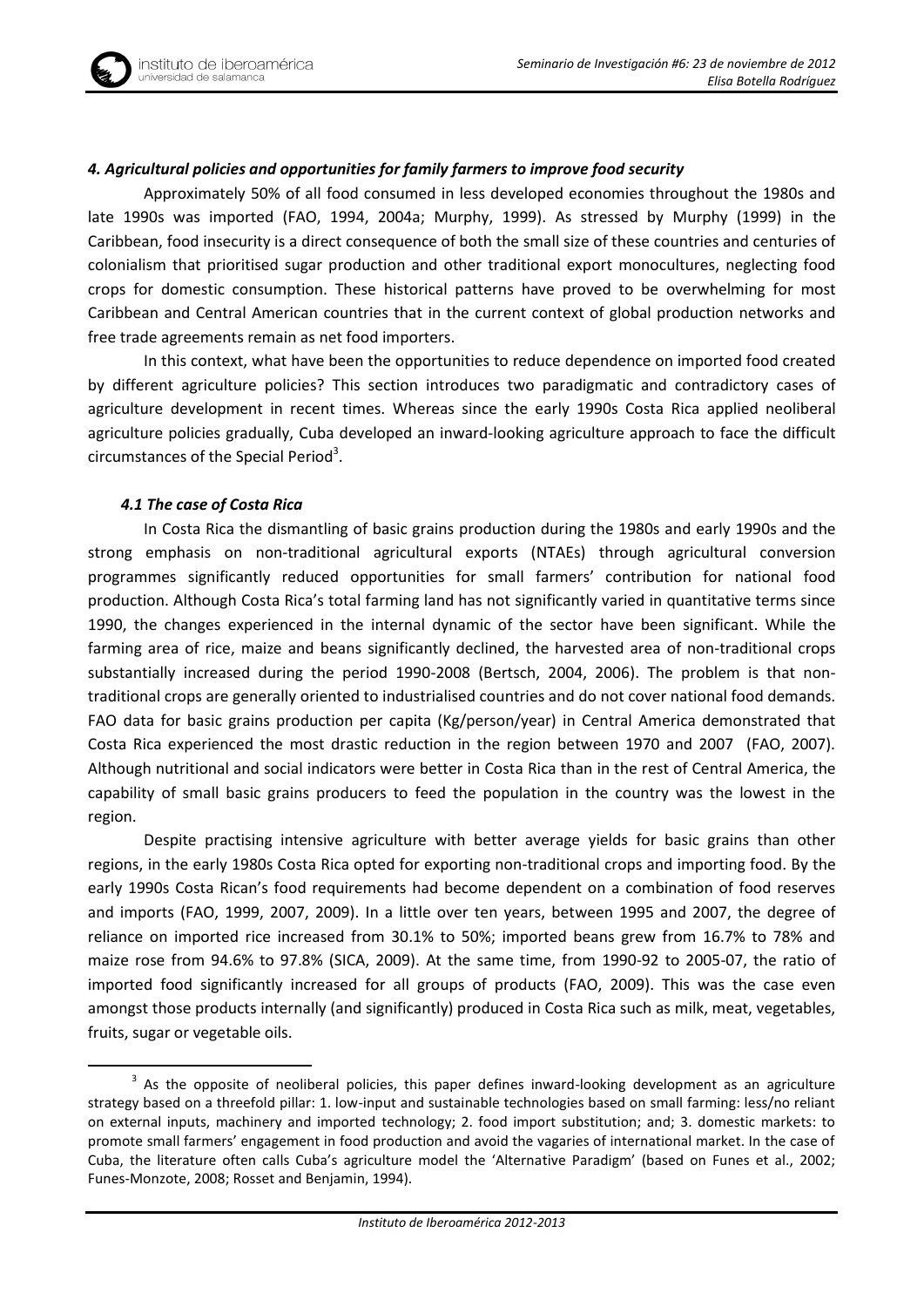On the eve of the global food crisis, it was paradoxical that the incomes from roots and yucca exports (NTAEs that amounted \$17-28 million in 2006) and other NTAEs like pineapple and African palm were not sufficient to cover 50% of basic grains imported by Costa Rica (that accounted US\$90 million) (Pomareda, 2006; PNA, 2008). In this context, what were the consequences of the global food crisis of 2007-2008 on Costa Rica's food security and small farming? In a small country like Costa Rica, rising international food prices in 2007-2008 showed the high degree of vulnerability and dependency on imported food. If imports ended, the country would be in a highly vulnerable position. The dismantling of basic grains production and producers (during the 1980s and early 1990s), the lack of competitiveness of national food producers (versus NTAEs large producers and TNCs during the 1990s and early 2000s) and the high degree of agriculture intensification strongly dependent on imported inputs and fuel worsened the consequences of the crisis in Costa Rica. The global food crisis of 2007-2008 led state policy to rethink the Costa Rica model of 'food insecurity' (PNA, 2008; Pomareda, 2006). Responding to the need for reactivating basic grains production and producers, the Costa Rican government created The National Food Programme (PLAN) and the Integral Food Programme (PIA) (MAG, 2008; PNA, 2008). These programmes aim to fuel Costa Rica's internal food markets coupled with measures to generate local food nationally, with particular focus on more vulnerable and poor families in rural areas. Providing access to resources, the National Food Programme further aims to recover national producers of basic grains and re-establish the managing role of the National Production Council (CNP) (PNA, 2008).

# *4.2 The case of Cuba*

1

Cuba, like most small developing economies, had never been able to feed itself since the early 1950s. Until 1989 the special commercial arrangements that Cuba obtained through the Council of Mutual Economic Assistance (CMEA) fuelled high levels of imported food products (Álvarez, 2004; FAO, 1997; Nova, 1993). While in 1980 Cuba imported 70% of the food available for consumption, as the decade progressed, the import dependency ratios slightly dropped from 70% to 60%. In the early 1990s the lack of strategic imports at highly subsidised prices from the Soviet bloc and the difficult circumstances during the Special Period enhanced inward-looking development policies to create ways, less dependent on imports (and based on small farming) to improve and reframe food security in Cuba.

Throughout the 1990s food import ratios experienced a faster and forced reduction, accounting for 42% in 1997 (Alvarez, 2004; FAO, 1997). A more specific analysis on imported ratios per food groups demonstrated that cereals, vegetables, meat, pulses and vegetable oils, key to cover Cubans' food requirements and mainly produced by small farmers, experienced decreasing imported ratios from 1990-92 to 2005-07. These developments can be clearly linked to the contribution of the non-state sector (especially private small farmers) to basic grains, meat, vegetables available for national consumption In 2000 the nonstate sector produced 77.8% of rice, 87.1% of maize, 91.5% of beans (ONE, 2000). In 2008 private small farmers alone produced 82% of maize, 81% of beans and 36% of rice available for national consumption.

Although Cuba's food requirements began to decline in 1989 and 1991, it was not until 1993 and 1994 (during and after the food crisis) when the nutrients intake fell below 2,400kcal/person/day (Álvarez, 2004; FAO, 2004a, 2004b, FAO, 2009; Ferriol, 1996, 1998)<sup>4</sup>. In the worst moment of the Special Period the

<sup>&</sup>lt;sup>4</sup> Cuban figures reported to the FAO came from the following sources: the rationing system, food sold at subsidised prices in public institutions such as dining rooms in factories, schools, nurseries, and in cafeterias and stands; food distributed in places such as hospitals and nursing homes; food produced in rural and urban selfprovisioning plots sold by workers or farmers and food purchased in other food outlets such as the recently created parallel markets (Álvarez, 2004; FAO, 2009).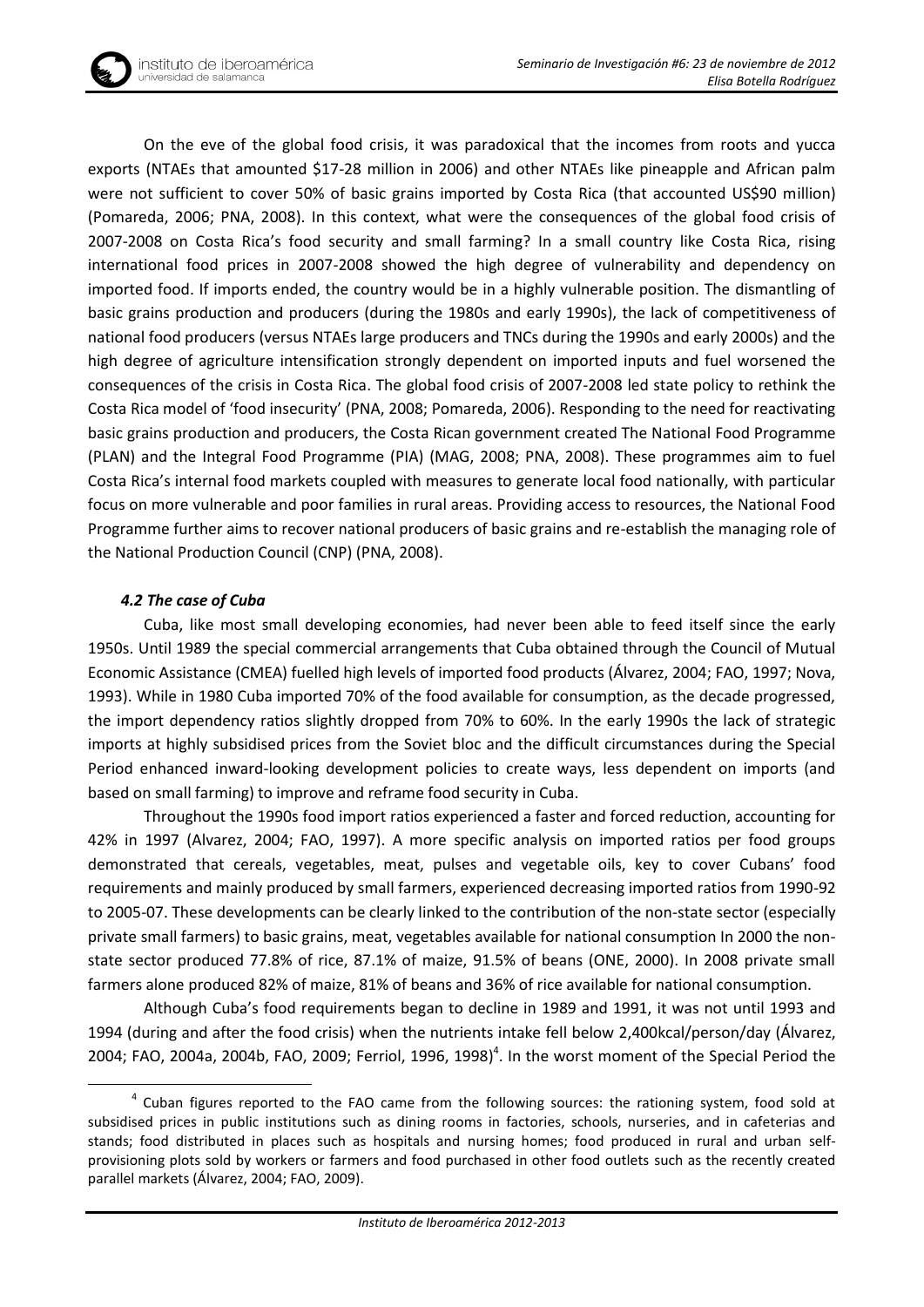

daily per capita consumption went down to 1,863400kcal/person/day while that of protein and fats decreased to 46grams and 26grams, both well below the recommended minimum daily requirements (Ferriol, 1998). Despite the severe circumstances of the early 1990s, inhabitants, neighbours and small farmers in urban, suburban and rural areas organised themselves to grow crops within and around cities. Making use of local resources with low transportation costs for either inputs or products and working in their own neighbourhoods, they contributed to counteract Cuba's food crisis throughout the 1990s (Funes et al., 2002; Murphy, 1999).Shortly after the food crisis, in 1996 energy availability (2,335400 kcal/person/day) was 15.8% higher than in 1993. In 1999 per capita availability of vegetables reached the largest yield in 30 years (223.8 grams per person per day), 2.2 times higher than the 1993-levels (102.7grams per person per day) (ONE, 2000; Rodriguez-Ojeda et al., 2001). According to FAO (2009), by 2003-05 food consumption had achieved 3,280Kcal. During the same period the prevalence of undernourishment in Cuba was lower than 5%; below average levels in Latin America and the Caribbean (8% and 23% respectively) (FAO, 2009).

In short, while in other regions similar strategies of inward-looking development are mere pilot projects rarely acknowledged by official policy, in Cuba these initiatives represent official agricultural policy (Pretty, 2002). So far, what Cubans have achieved under conditions of adversity deserves special attention and in-depth understanding. An increasing number of small farmers abandoned the conventional production model, developing avant-garde biotechnology and supplying their members and neighbours with organic alternatives for poisonous pesticides, chemical fertilisers, animal feedstuffs and expensive technologies imported from Western countries (Rosset y Benjamin, 1994). In this context, Cuba's 'positive' performance in food security indicators coupled with decreasing ratios of imported food should be intrinsically linked to the significant contribution that small farmers have made for national food security since the early 1990s.

## *5. Concluding remarks*

It is frequently stressed that small countries cannot feed themselves and they need imports to counteract deficiencies in their local production. The contemporary general opinion is that large-scale corporate (or state farms in the Cuban case) have a pivotal role in efficiently producing enough food in less developed countries. This paper, however, has shown that although small farmers face increasing difficulties to engage in domestic and international markets, they account for a significant share of agricultural production in low-income countries. Considering the relationship between food security and small farming and the rest of developments discussed in the paper, this section summarises the following concluding remarks:

**1)** The significant role of small farmers to promote food security in the global era. Taking into account international oil prices, increasing prices of basic food, inputs and raw materials and environmental contamination, people should not have to depend on the vagaries of prices in the world economy, long distance transportation, and superpower 'goodwill' for their next meal (Rosset, 2005, 2006). In the current context of globalisation, characterised by asymmetrical trade relations, locally and regionally produced food offers security, as well as synergistic linkages to promote local economic development (Altieri, 2008, Rosset, 2006).

**2)** In the event of external shocks and national or international crises small farmers can be the only group of producers able to feed the national population in small developing economies. This was the case in Cuba when no other alternatives were possible, during the worst crisis of its history. In other small developing economies without the exceptional circumstances present in Cuba, small basic grains producers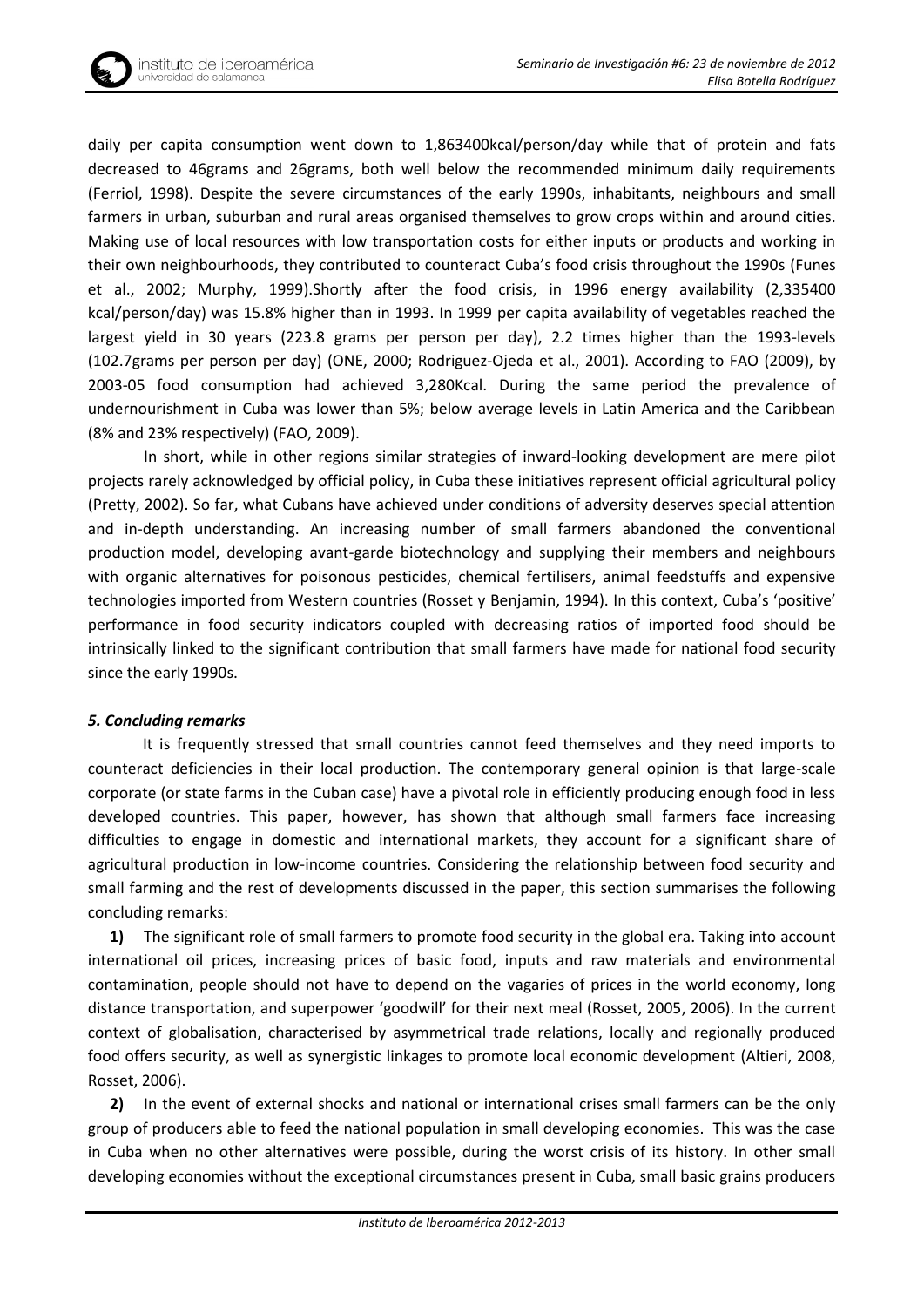are still an important group with potentialities to feed the national population (e.g. Central America). Despite the significant promotion of agricultural reconversion programmes to shift small farmers from traditional crops to NTAEs promoted in countries like Costa Rica during the later 1980s and early 1990s, these producers still account for a significant share of the employed population in agriculture activities. The problem is that outward-looking development has clearly limited their opportunities to engage in national food production. The food crisis in 2007-2008 opened avenues for further thinking and research regarding other initiatives less dependent on imported food and inputs (local and sustainable small farming) to feed small low-income economies like Costa Rica or Chile.

**3)** Inward-looking development in Cuba placed small and private farmers at the forefront of the island's recovery from a food crisis. During the 1990s and early 2000s Cuba's ratios of imported food to feed the national population were well reduced by an appropriate ecological strategy and more self-reliant in small farming food production. Today, there seems to be a clear tendency to import non-perishable food, but overall, the island has significantly reduced the imported ratios of pulses, cereals and meat; particularly produced by private small farmers.

**4)** Costa Rica's experience of outward-looking development throughout the period 1990-2008, represents a contemporary example of the actual spaces and problems that small farmers may find in small developing economies to produce food for national consumption. Economic and agriculture policies have clearly prioritised the supremacy of large farms and TNCs engaged in non-traditional crops. Whereas some opportunities have been created for small-scale producers in rural non-farm activities (RNFA) and NTAEs, production strategies available to family farmers in contemporary Costa Rica seem to be insufficient to ensure the essential role of small farmers to produce food for national consumption.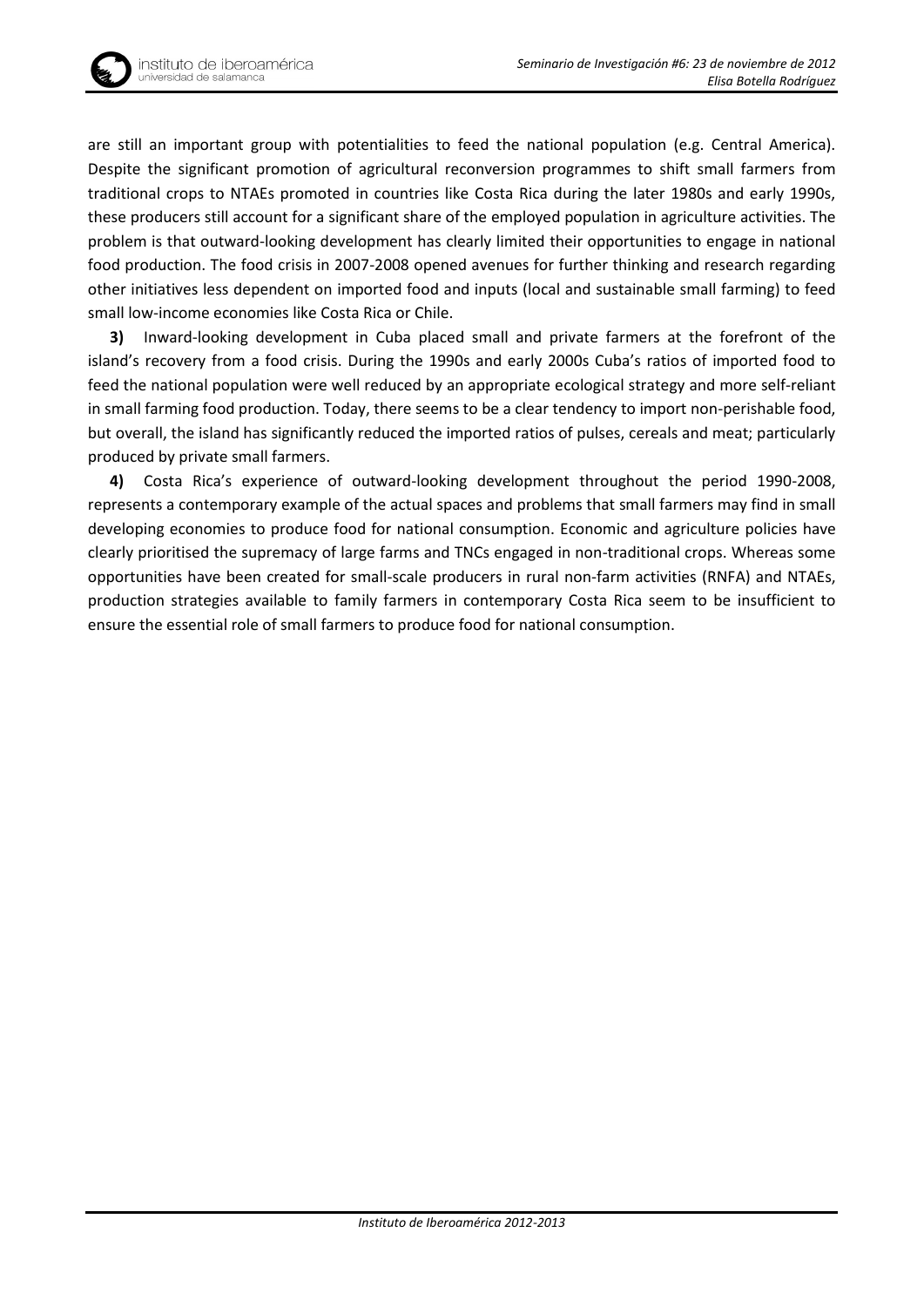## *Bibliography*

- AHMED, M. (et al.). 2004. *Dairy development in Ethiopia. Environment and Production Technology Division.* (Discussion Paper No. 123). Washington, D.C.: International Food Policy Research Institute.
- ALTIERI, M. A. 1999. 'Applying Agroecology to Enhance the Productivity of Peasant Farming Systems in Latin America', *Environment, Development and Sustainability*, vol. 1, pp. 197-217.
- ALTIERI, M. A. 2008. *Small Farms as a Planetary Ecological Asset: Five Key Reasons Why We Should Support the Revitalisation of Small Farms in the Global South.* Penang, Malaysia: Third World Network.
- ÁLVAREZ, J. 2004. Cuba's agricultural Sector. Florida, Gainesville: University Press of Florida.
- BENNEH, G. 1996. Toward Sustainable Smallholder Agriculture in Sub-Saharan Africa. Washington, D.C.: International Food Policy Research Institute.
- BERDEGUÉ, J. and R. FUENTEALBA. 2011. Latin America: The State of Smallholders in Agriculture. Paper presented at the IFAD Conference on New Directions for Smallholder Agriculture 24-25 January, 2011.

BERTSCH, F. 2004. *X Informe sobre el estado de la nacion en desarrollo humano sostenible. Informe final el recurso suelo en Costa Rica.* Costa Rica: Estado de la Nación.

- BERTSCH, F. 2006. 'El recurso tierra en Costa Rica.' *Agronomía Costarricense,* Vol. 30. NO.1, pp. 133-156.
- BICKEL, U. and J. M. DROS. 2003. *The Impacts of Soybean Cultivation on Brazilian Ecosystems. Three Case Studies.* WWF Forest Conversion Initiative.
- CEPAL. 1995. *Social Panorama of Latin America, 1995*. Santiago, Chile: CEPAL.
- CEPAL. 2008. *Anuario estadístico de América Latina y el Caribe.* División de Estadística y Proyecciones Económicas, Santiago de Chile.
- CONROY, E.M (et al.). 1996. *A Cautionary Tale. Failed US Development Policy in Central America.* Oakland: Food First Books.
- FAO. 1994. *La política agrícola en el nuevo estilo de desarrollo latinoamericano,* Roma: FAO.
- FAO. 1997. Food Security Statistics. Rome: FAO.
- FAO. 1999. *Perfiles Nutricionales por Paises: Costa Rica.* Roma: FAO.
- FAO. 2004a. *Estado de la Seguridad Alimentaria y Nutricional de Costa Rica. presentado* al Taller 'Hacia la elaboración de una estrategia de asistencia técnica de la FAO en apoyo a la implementación de la Iniciativa América Latina y el Caribe Sin Hambre', realizada en Ciudad de Guatemala, 18 y 19 de octubre de 2006.
- FAO. 2004b. *Food and Agriculture Indicators*. Cuba. Available at www.fao.org/countryprofiles
- FAO. 2007. Food Security Statistics. Rome. Archived at [http://www.fao.org/economic/ess/food-security](http://www.fao.org/economic/ess/food-security-statistics/food-security-statistics-by-country/en/)[statistics/food-security-statistics-by-country/en/.](http://www.fao.org/economic/ess/food-security-statistics/food-security-statistics-by-country/en/)
- FAO. 2009. Food Security Statistics. Rome. Archived at [http://www.fao.org/economic/ess/food-security](http://www.fao.org/economic/ess/food-security-statistics/food-security-statistics-by-country/en/)[statistics/food-security-statistics-by-country/en/.](http://www.fao.org/economic/ess/food-security-statistics/food-security-statistics-by-country/en/)
- FARINA, E.M.Q. 2002. 'Consolidation, multinationalization and competition in Brazil: impacts on horticulture and dairy products systems,' *Development Policy Review,* no. 20, pp. 441-458.
- FERRIOL, A. 1996. 'La seguridad alimentaria en Cuba,' *Revista Cuba: Investigación Económica*, año 2, no. 3, Ciudad de la Habana, julio-septiembre.
- FERRIOL, A. 1998. *Pobreza en condiciones de reforma económica: el reto a la equidad en cuba;* XXI Congreso de la Latin American Studies Association, The Palmer House Hilton Hotel, Chicago, Illinois, septiembre 24-26 de 1998.
- FUNES, F (et al.). 2002. *Sustainable agriculture and resistance: Transforming food production in Cuba.* Oakland: Food First Books.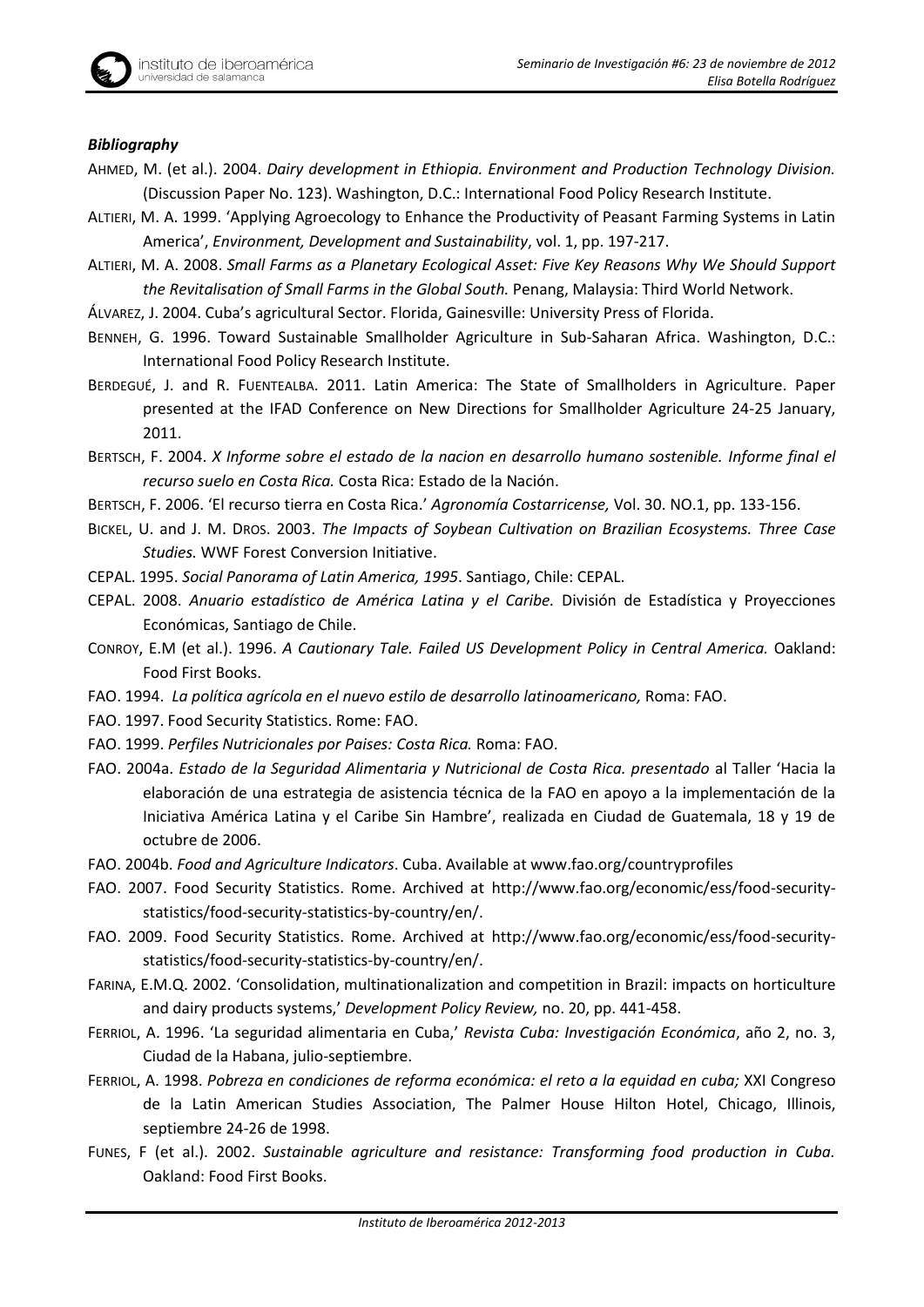- FUNES-MONZOTE, F. 2008. *Farming like we're here to stay: The mixed farming alternative for Cuba.* PhD thesis, Wageningen University, The Netherlands.
- GARCÍA RAÑÓ, H. (et al.). 2007. *La crisis del maíz y la tortilla en México: ¿Modelo o coyuntura?* México: El Colegio de México.
- GONZÁLEZ, C.G. 2004. 'Trade Liberalization, Food Security and the Environment: The Neoliberal Threat to Sustainable Rural Development,' *Transnational Law and Contemporary Problems,* vol. 14, pp.419- 498.

GREENLAND, D.J., 1997. *The sustainability of rice farming*. Wallingford, UK: CAB International.

- GUADAGNI, A.A. and J. KAUFMAN. 2004. 'International Trade and Global Poverty,' *Cepal Review,* No. 84. p. 83- 97.
- HAZELL. P. (et al). 2007. *The Future of Small Farms for Poverty Reduction and Growth.* (Discussion Paper 42). International Food Policy Research Institute (IFPRI): Washington D.C.
- HEFFERNAN, W. 1999. *Consolidation in the Food and Agriculture System.* (Report to the National Farmers Union). Columbia: University of Missouri.
- HELLINGER, D. (et al.). 2001. *Stripping Adjustment Policies of Their Poverty-Reduction Clothing: A New Convergence in the Challenge to Current Global Economic Management*. Washington, DC: Development Group for Alternative Policies (D-GAP). Archived at: [http://www.developmentgap.org/UN%20paper.pdf.](http://www.developmentgap.org/UN%20paper.pdf)
- IFAD. 2006. *Targeting Reaching the Rural Poor.* IFAD Strategy for rural poverty reduction in Latin America and the Caribbean. Rome.
- IFAD. 2011. *Rural Poverty Report. Gaining Ground in the 21st Century.* Rome: IFAD.
- IFPRI. 2003. *Trade Policies and Food Security Essays.* Washington DC: IFPRI.
- IFPRI. 2005. *The future of small farms.* Proceedings of a research workshop. Washington, DC: IFPRI.
- KAY, C. 1997. *Latin America's Exclusionary Rural Development in a Neoliberal World.* Paper presented at the meeting of the Latin American Studies Association (LASA), Continental Plaza Hotel, Guadalajara, Mexico, April 17-19, 1997.
- LAPPÉ, F.M. (et al.).1998. *World Hunger: Twelve Myths*. New York and London: Grove Press and Earthscan, 2<sup>nd</sup> edition.
- LELE, U., and M. AGARWAL. 1989. *Smallholder and large scale agriculture in Africa: Are there trade-offs between growth and equity?* MADIA Project. Washington, D.C.: World Bank.
- LIPTON, M. 2005. *The family farm in a globalizing world – The role of crop science in alleviating poverty.* (2020 Discussion paper No 40). Washington, D.C.: IFPRI.
- MACHETHE, C. L. 2004. *Agriculture and poverty in South Africa: Can agriculture reduce poverty?* Paper presented at the conference, Overcoming Underdevelopment, October 28–29, 2004, Pretoria, South Africa.
- MADELEY, J. 2002. *Food for all: the need for a new agriculture*. University Press LTD: Dhaka. London and New York: Zed Books.
- MAG. 2008. *Memoria 2008 del Ministerio de Agricultura y Ganadería*, San José, Costa Rica.
- MURPHY, C. 1999. *Cultivating Havana: Urban agriculture and food security in the years of crisis.* (Food First Development Report No. 12). Oakland: Institute for Food and Development Policy.
- NAGAYETS, O. 2005. *Small farms: Current status and key trends. In The future of small farms.* Proceedings of a research workshop, Wye, UK, June 26–29, 2005. Washington, DC: International Food Policy Research Institute. [http://www.ifpri.org/events/seminars/2005/smallfarms/sfproc.asp.](http://www.ifpri.org/events/seminars/2005/smallfarms/sfproc.asp)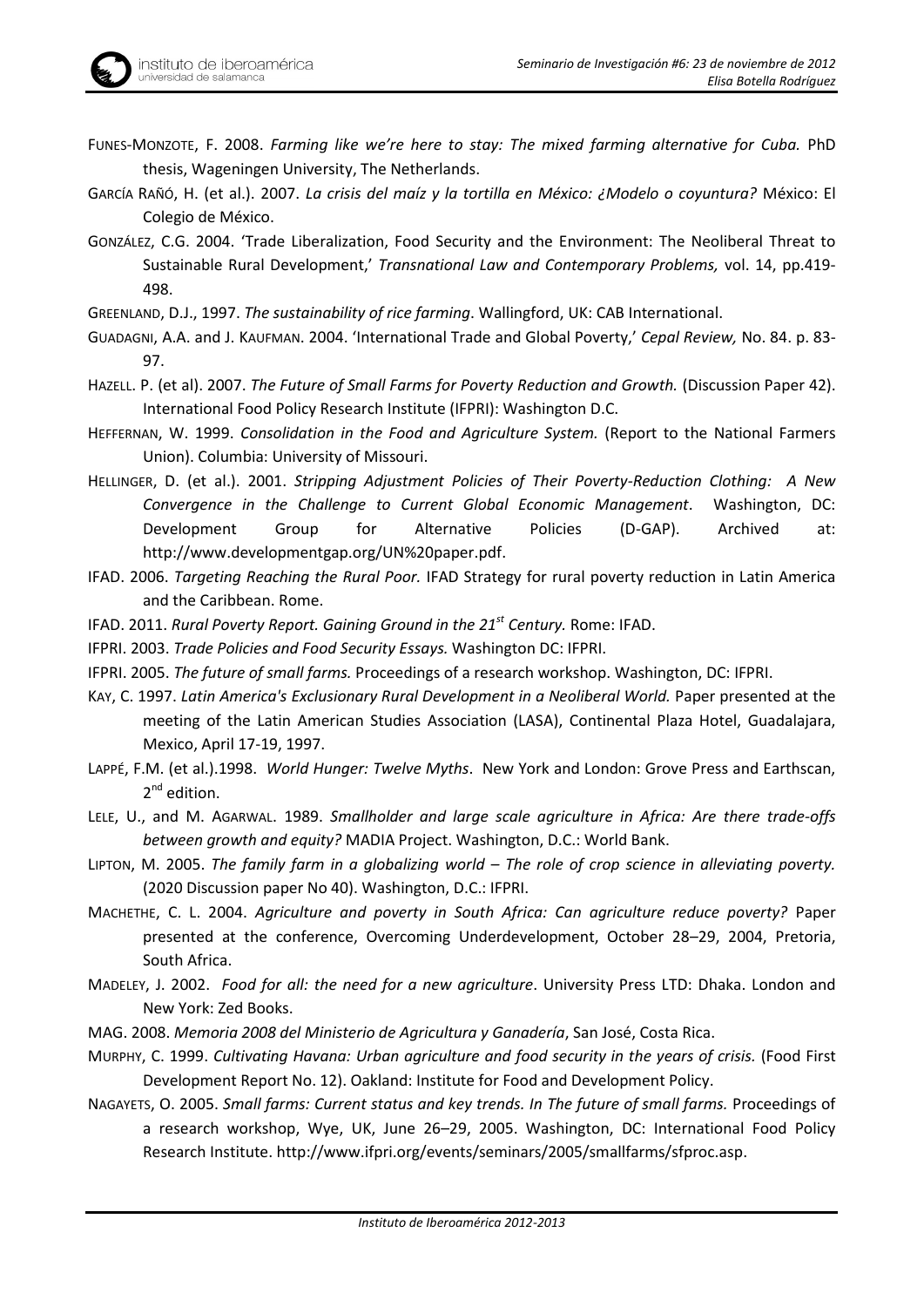- NARAYAN, S. and A. GULATI, A. 2002. *Globalization and smallholders: a review of issues, approaches and implications*, IFPRI MSSD (Discussion paper 50).
- NOVA, A. 1993. Cuba: *¿Modificación o Transformación Agrícola?* Mimeographed article. La Habana, Cuba: CEEC.

ODEPA. 2002. Oficina de Estudios y Políticas Agrarias. Chile.

OECD. 2003. *Agricultural Policies in OECD Countries. Monitoring and Evaluation.* Paris: OECD.

ONE: National Bureau of Statistics. 2000. *Anuario estadístico de Cuba, 2000,* Havana.

- PATEL, R. 2007. "Stuffed and Starved: Markets, Power and the Hidden Battle for the World Food System", London. Portobello Books.
- PIÑEIRO, M. 2005. *Rural development in Latin America: Trends and policies.* Background document for the European Commission-Inter-American Development Bank Rural Development Dialogue, Brussels, February 2005. Manuscript.

PNA. 2008. *El Plan Nacional de Alimentos.* IDA, Costa Rica.

- POMAREDA, C. 2006. *Apertura Comercial y Distribución de Beneficios y Costos en la Agricultura de Costa Rica.*  Documento preparado para LATN, como parte del Proyecto Liberalización Comercial y Pobreza en América Latina.
- RODRIGUEZ-OJEA et al., 2001. 'The nutrition transition in Cuba in the nineties: an overview.' *Public Health Nutrition*. Vol. 5, No.1, pp. 129–133.
- ROSSET, P. and M. BENJAMIN. 1994. *The Greening of the Revolution: Cuba's Experiment with Organic Agriculture.* Melbourne: Ocean Press.
- ROSSET, P.M. 2006. *Food is different.* London and New York: Zed Books.
- ROSSET, P.M. 2005. 'Moving Forward: Agrarian Reform and Food Sovereignty.' Land Research Action Network (LRAN). Archived at: <http//www.landaction.org>
- SICA. 1981. Boletín Estadístico. Sistema de Integración Centroamericana. [Sistema Integrado de Indicadores](http://www.sica.int/sirsan)  [Regionales en Seguridad Alimentaria y Nutricional \(SIRSAN\).](http://www.sica.int/sirsan)
- SOTO BAQUERO, F. (et al). 2007. *Políticas para la Agricultura Familiar en América Latina y el Caribe.* Santiago, Chile: FAO-BID.
- SOTO BAQUERO, F. 2009. *Crisis financiera y financiamiento agropecuario rural en América Latina: Una mirada más allá del corto plazo*. Chile: FAO-RLC.
- SPENCER, D. 2002. 'The future of agriculture in Sub-Saharan Africa and South Asia: W(h)ither the small farm?.' *In Sustainable Food Security for All by 2020.* Proceedings of an International Conference, September 4–6, 2001, Bonn, Germany. (Washington, D.C.: International Food Policy Research Institute).
- THIRD WORLD NETWORK AND IFAD. 2006. *Globalization, liberalization, protectionism: impacts on poor rural producers in developing countries*. Rome: IFAD.
- WORLD BANK. 2003. 'Reaching the Rural Poor: *A Rural Development Strategy for the Latin American and Caribbean Region.* Rural Development Department, Washington DC: The World Bank.
- WORLD BANK. 2008. World Development Report: *Agriculture for Development.* Washington DC: The World Bank.
- WORLD FOOD SUMMIT. 1995. Food and Agriculture Organization of the United Nations, *Rome Declaration on World Food Security and World Food Summit Plan of Action ;* International Food Policy Research Institute, *A 2020 Vision for Food, Agriculture, and the Environment: The Vision, Challenge, and Recommended Action* ( Washington, D.C., 1995)*.*